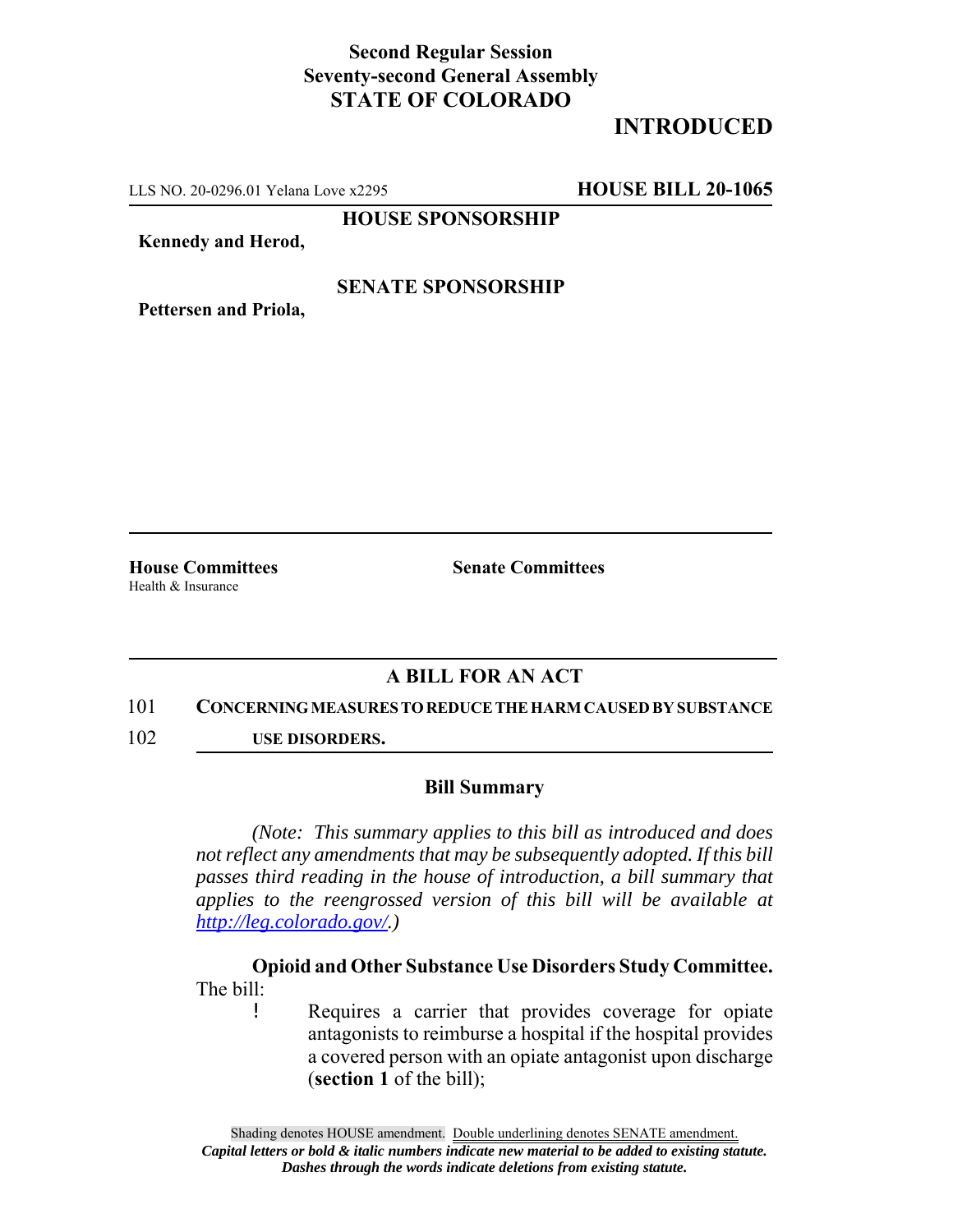- ! Allows a pharmacist or pharmacy technician to sell a nonprescription syringe or needle to any person (**sections 2 and 5**);
- ! Extends civil and criminal immunity for a person who acts in good faith to furnish or administer an opiate antagonist to an individual the person believes to be suffering an opiate-related drug overdose when the opiate antagonist was expired (**sections 3 and 4**);
- ! Removes the requirement that entities first receive local board of health approval before operating a clean syringe exchange program (**sections 6 and 7**); and
- ! Provides that money in the harm reduction grant program cash fund is continuously appropriated to the department of public health and environment for purposes of the harm reduction grant program and establishes an annual appropriation of an amount equal to the appropriation for the 2019-20 fiscal year plus \$250,000 (**section 8**).
- 1 *Be it enacted by the General Assembly of the State of Colorado:*
- 2 **SECTION 1.** In Colorado Revised Statutes, **add** 10-16-152 as
- 3 follows:

 **10-16-152. Coverage for opiate antagonists provided by a hospital - definition.** (1) AS USED IN THIS SECTION, UNLESS THE CONTEXT OTHERWISE REQUIRES, "OPIATE ANTAGONIST" HAS THE SAME MEANING AS SET FORTH IN SECTION 12-30-110 (7)(d).

 (2) A CARRIER THAT PROVIDES COVERAGE FOR OPIATE ANTAGONISTS PURSUANT TO THE TERMS OF A HEALTH COVERAGE PLAN THE CARRIER OFFERS SHALL REIMBURSE A HOSPITAL FOR THE HOSPITAL'S COST OF AN OPIATE ANTAGONIST IF THE HOSPITAL GIVES A COVERED PERSON AN OPIATE ANTAGONIST UPON DISCHARGE FROM THE HOSPITAL.

13 **SECTION 2.** In Colorado Revised Statutes, 12-280-123, **add** (4) 14 as follows:

15 **12-280-123. Prescription required - exception - dispensing** 16 **opiate antagonists - selling nonprescription syringes and needles.**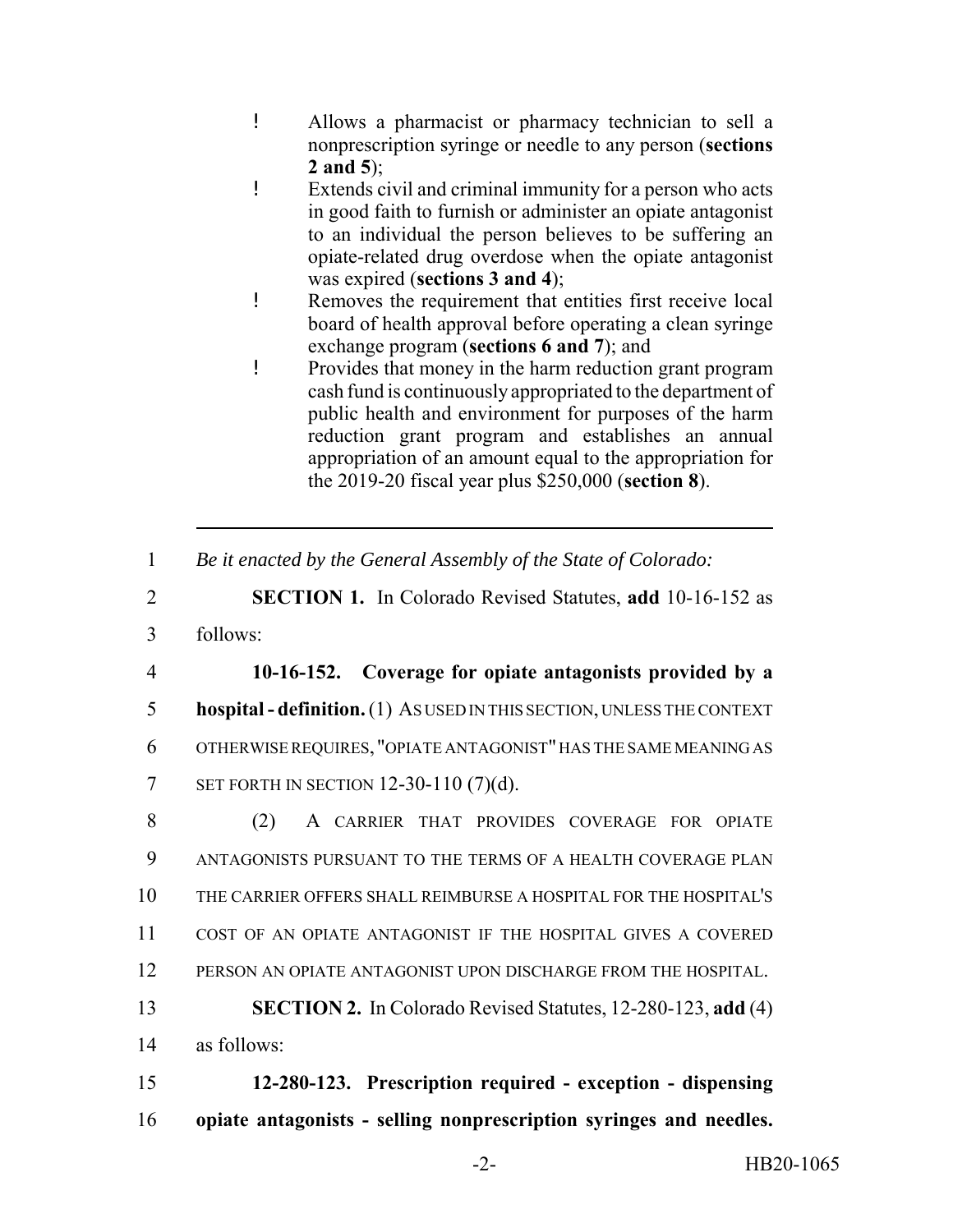(4) A PHARMACIST OR PHARMACY TECHNICIAN MAY SELL A NONPRESCRIPTION SYRINGE OR NEEDLE TO ANY PERSON.

 **SECTION 3.** In Colorado Revised Statutes, 13-21-108.7, **amend** (3)(a) as follows:

 **13-21-108.7. Persons rendering emergency assistance through the administration of an opiate antagonist - limited immunity - legislative declaration - definitions.** (3) **General immunity.** (a) A person, other than a health care provider or a health care facility, who acts in good faith to furnish or administer an opiate antagonist, INCLUDING AN EXPIRED OPIATE ANTAGONIST, to an individual the person believes to be suffering an opiate-related drug overdose event or to an individual who is in a position to assist the individual at risk of experiencing an opiate-related overdose event is not liable for any civil damages for acts or omissions made as a result of the act or for any act or omission made if the opiate antagonist is stolen.

 **SECTION 4.** In Colorado Revised Statutes, 18-1-712, **amend** 17  $(2)(a)$  as follows:

 **18-1-712. Immunity for a person who administers an opiate antagonist during an opiate-related drug overdose event - definitions.** (2) **General immunity.** (a) A person, other than a health care provider or a health care facility, who acts in good faith to furnish or administer an opiate antagonist, INCLUDING AN EXPIRED OPIATE ANTAGONIST, to an individual the person believes to be suffering an opiate-related drug overdose event or to an individual who is in a position to assist the individual at risk of experiencing an opiate-related overdose event is immune from criminal prosecution for the act or for any act or omission made if the opiate antagonist is stolen.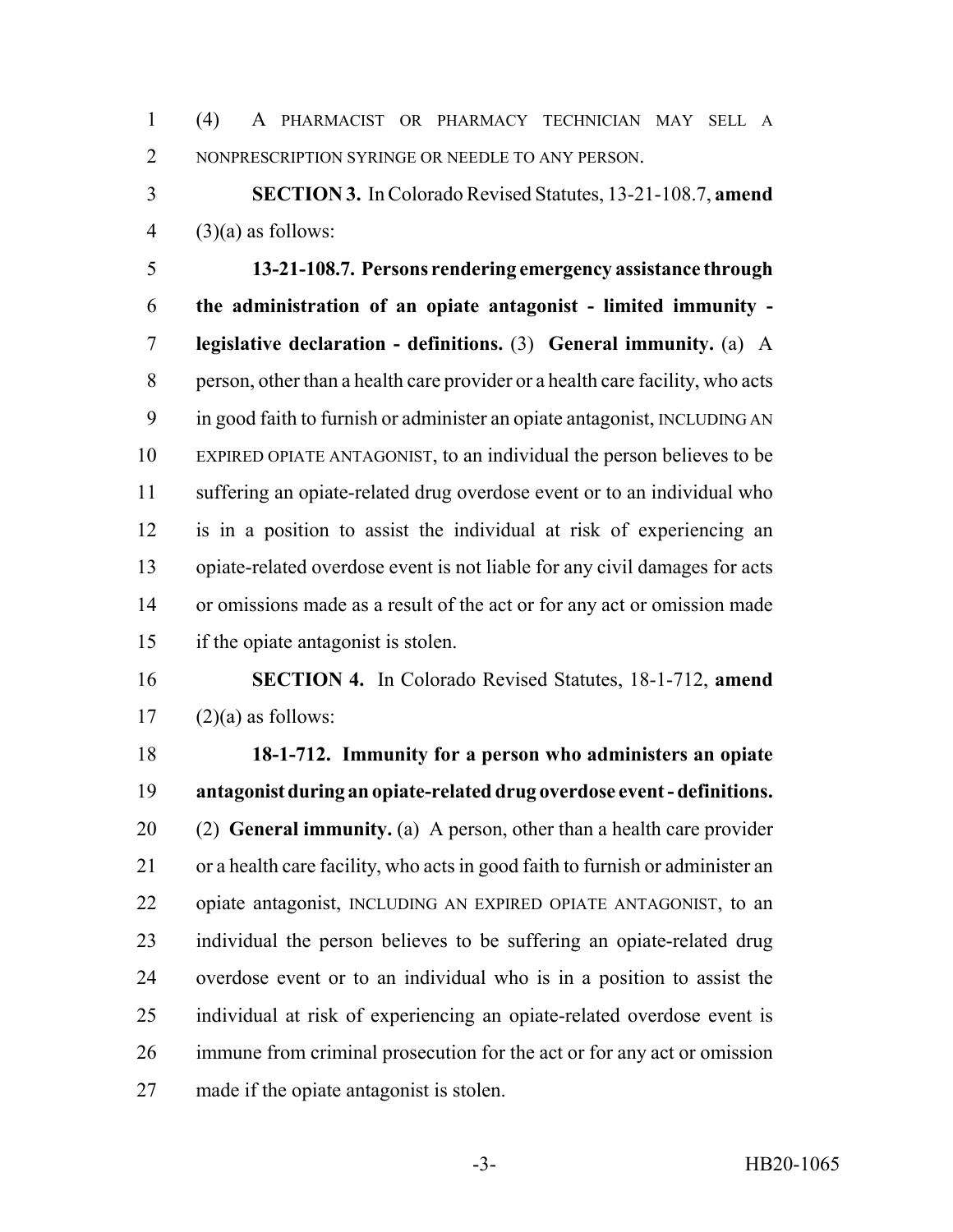**SECTION 5.** In Colorado Revised Statutes, **amend** 18-18-430.5 as follows:

 **18-18-430.5. Drug paraphernalia - exemption.** (1) A person 4 shall be IS exempt from the provisions of sections 18-18-425 to 5 18-18-430 if  $\frac{1}{2}$  he or she THE PERSON is:

 (a) Participating as an employee, volunteer, or participant in an approved syringe exchange program created pursuant to section 25-1-520;  $8 \quad \text{C.R.S. OR}$ 

 (b) A PHARMACIST OR PHARMACY TECHNICIAN WHO SELLS NONPRESCRIPTION SYRINGES OR NEEDLES PURSUANT TO SECTION  $11 \qquad 12 - 280 - 123(4)$ .

 **SECTION 6.** In Colorado Revised Statutes, 25-1-508, **repeal** 13  $(5)(1)$  as follows:

 **25-1-508. County or district boards of public health - public health directors.** (5) In addition to all other powers and duties conferred and imposed upon a county board of health or a district board of health by the provisions of this subpart 3, a county board of health or a district board of health shall have and exercise the following specific powers and duties:

20 (l) To approve, as provided for in section 25-1-520, a clean 21 syringe exchange program proposed by an agency. A county board of 22 health or district board of health shall not be required to approve a proposed program.

 **SECTION 7.** In Colorado Revised Statutes, 25-1-520, **amend** (1), (2) introductory portion, (2)(f), and (5); and **repeal** (2.5), (3), and (4) as follows:

**25-1-520. Clean syringe exchange programs - operation -**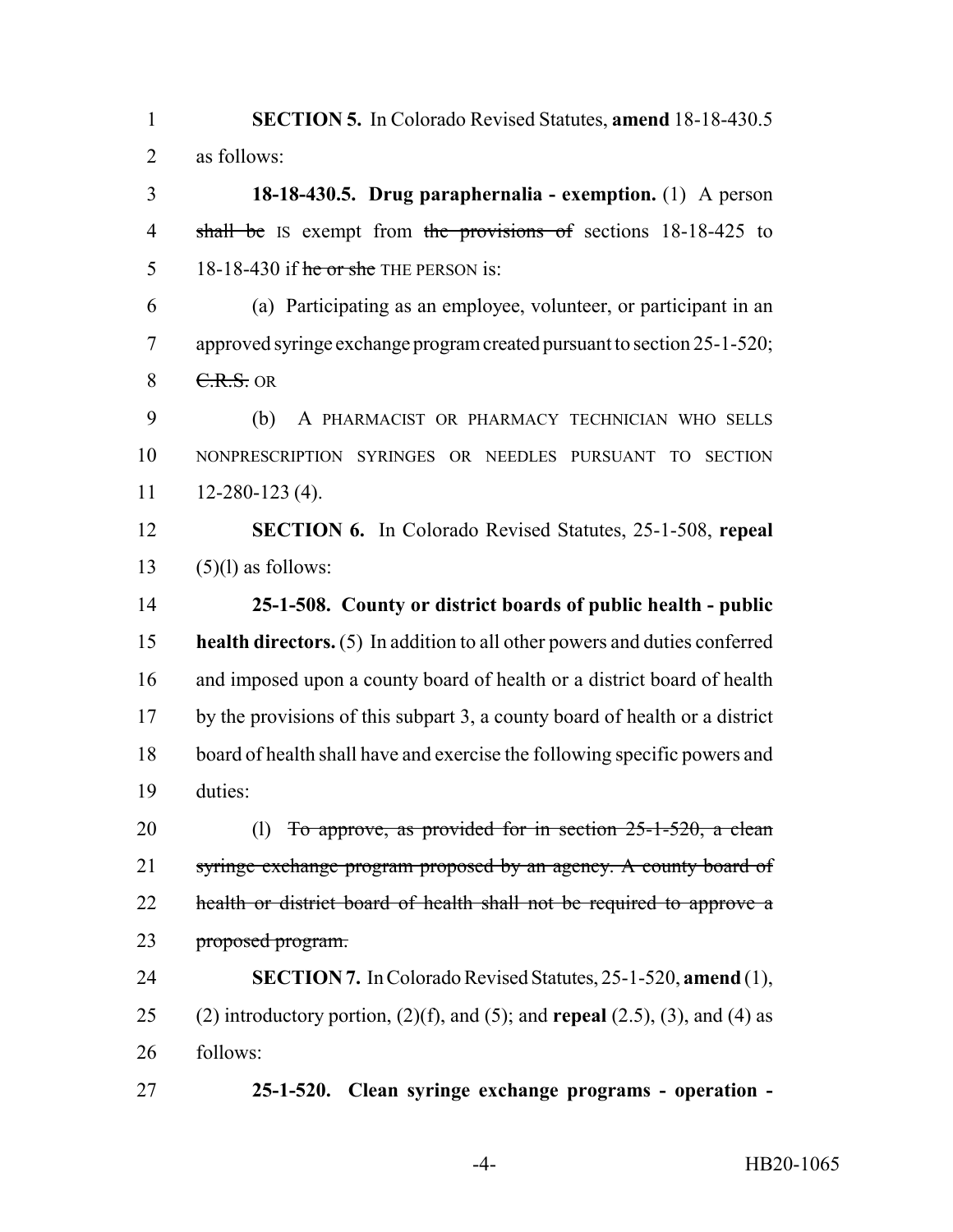**approval - reporting requirements.** (1) A county public health agency 2 or district public health agency may request approval from its county board of health or district board of health, referred to in this section as the 4 "board", for OPERATE a clean syringe exchange program operated by the 5 agency or by CONTRACT WITH a nonprofit organization with which the 6 agency contracts to operate the A clean syringe exchange program. Prior to approving or disapproving any such optional program, the board shall consult with the agency and interested stakeholders concerning the establishment of the clean syringe exchange program. Interested stakeholders must include, but need not be limited to, local law enforcement agencies, district attorneys, substance use disorder treatment providers, persons with a substance use disorder in remission, nonprofit organizations, hepatitis C and HIV advocacy organizations, and members 14 of the community. The board and interested stakeholders shall consider, 15 at a minimum, the following issues: ADDITIONALLY, A HOSPITAL LICENSED OR CERTIFIED BY THE STATE DEPARTMENT PURSUANT TO 17 SECTION 25-1.5-103 (1)(a) MAY OPERATE A CLEAN SYRINGE PROGRAM. (a) The scope of the problem being addressed and the population the program would serve; (b) Concerns of the law enforcement community; and (c) The parameters of the proposed program, including methods for identifying program workers and volunteers. 23 (2) Each proposed clean syringe exchange program must, at a minimum, have the ability to: 25 (f) Develop a timeline for the proposed program and for the

development of policies and procedures; and

27 (2.5) A program developed pursuant to this section may be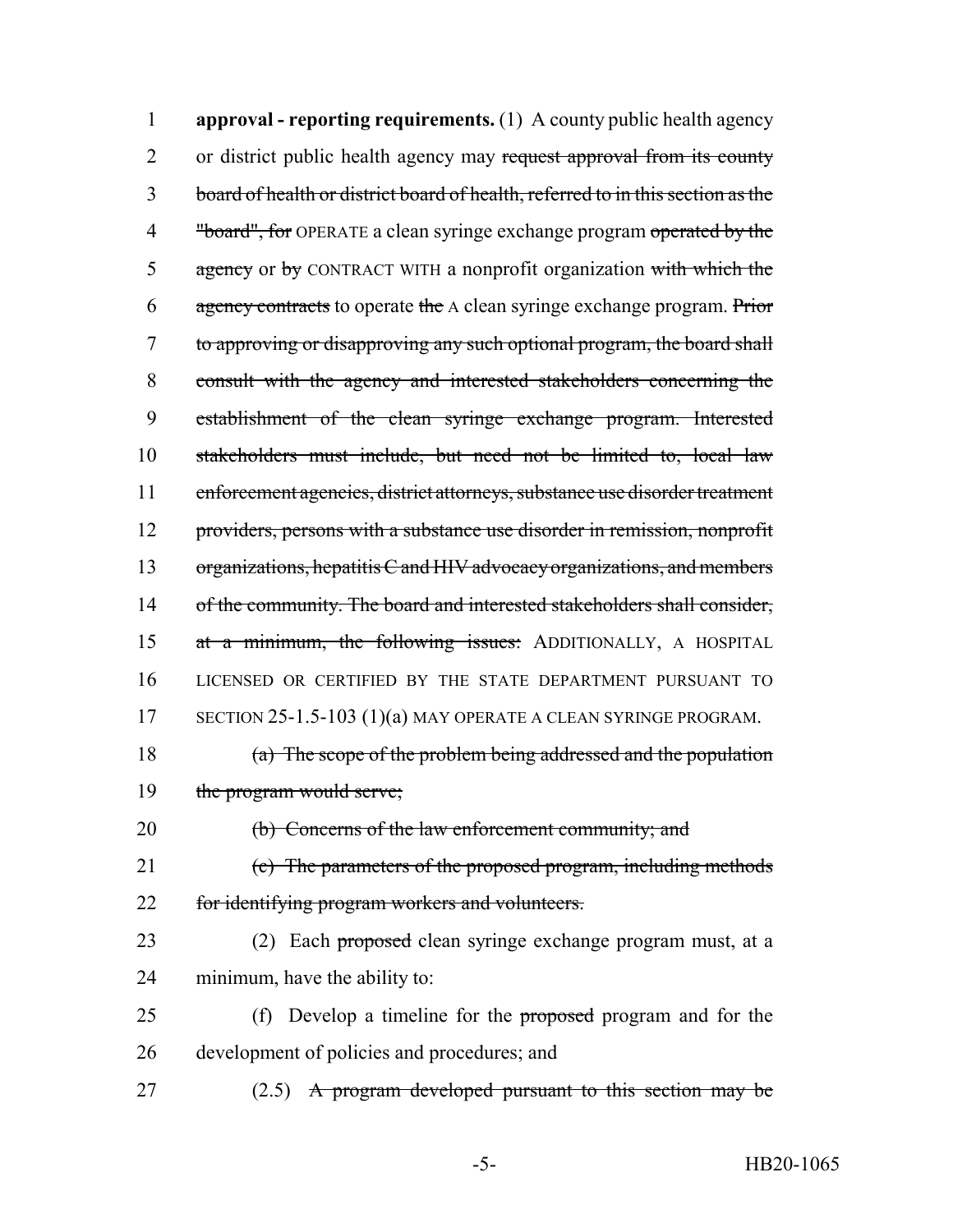operated in a hospital licensed or certified by the state department 2 pursuant to section  $25-1.5-103$  (1)(a).

 (3) The board may approve or disapprove the proposed clean syringe exchange program based on the results of the meetings held pursuant to subsection (1) of this section.

 (4) If the board approves a clean syringe exchange program that is operated through a contract with a nonprofit organization, the contract shall be subject to annual review and shall be renewed only if the board approves the contract after consultation with the county or district public 10 health agency and interested stakeholders as described in subsection (1) 11 of this section.

 (5) AT ANY TIME, one or more counties represented on a district 13 board of health may at any time opt out of a clean syringe exchange 14 program proposed or approved OPERATED pursuant to this section.

 **SECTION 8.** In Colorado Revised Statutes, 25-20.5-1102, **amend** (1) and (3) as follows:

 **25-20.5-1102. Harm reduction grant program cash fund - creation.** (1) The harm reduction grant program cash fund, referred to in 19 this section as the "fund", is created in the state treasury. The fund 20 consists of money that the general assembly may appropriate or transfer 21 to the fund FOR THE 2020-21 STATE FISCAL YEAR, AND EACH STATE FISCAL YEAR THEREAFTER, THE GENERAL ASSEMBLY SHALL APPROPRIATE TO THE FUND AN AMOUNT EQUAL TO THE AMOUNT APPROPRIATED TO THE FUND FOR THE 2019-20 STATE FISCAL YEAR PLUS TWO-HUNDRED FIFTY THOUSAND DOLLARS.

26 (3) Subject to annual appropriation by the general assembly, the 27 department may expend money from the fund MONEY IN THE FUND IS